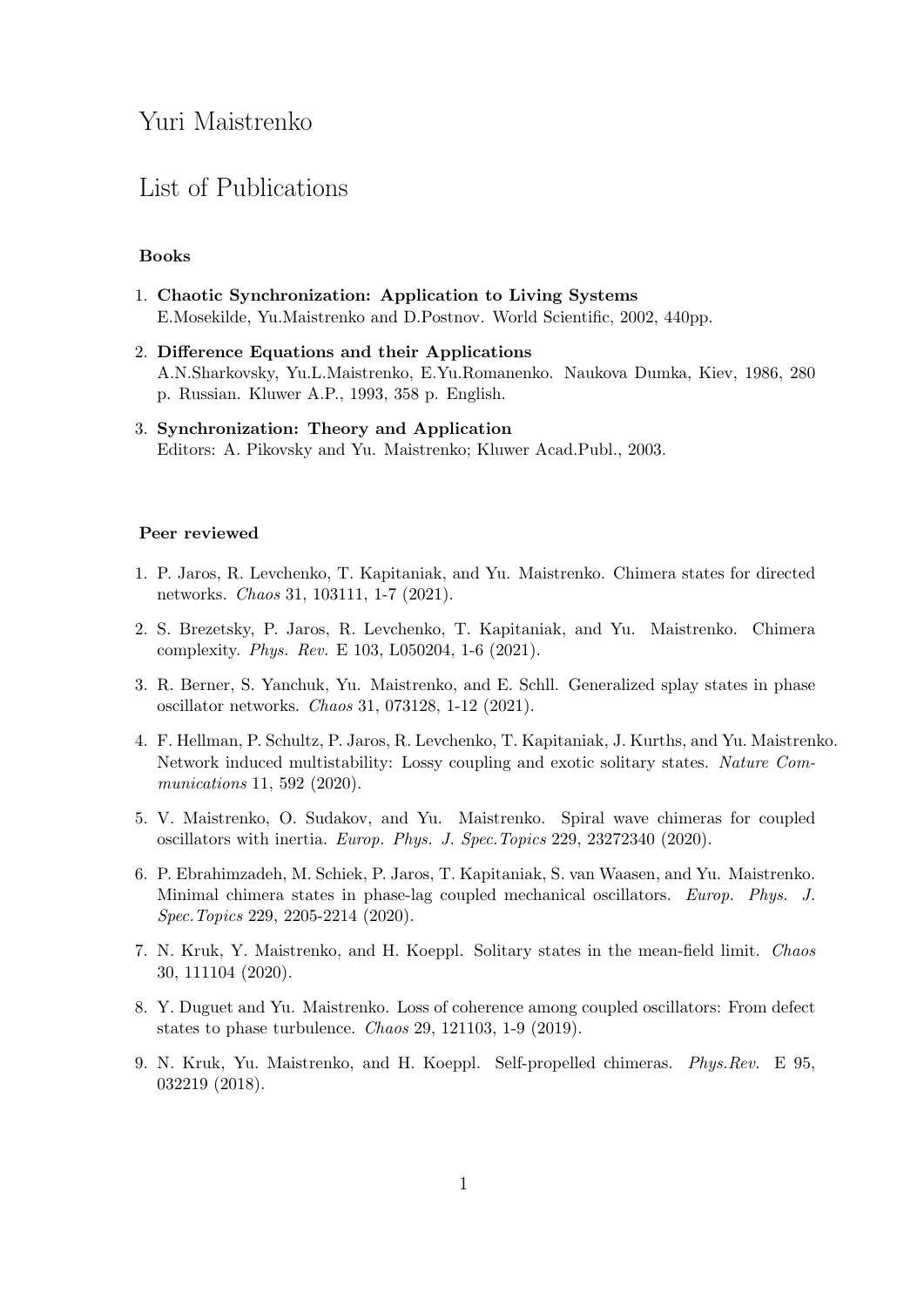- 10. D. Brunner, B. Penkovsky, R. Levchenko, E. Schöll, L. Larger, and Yu. Maistrenko. Two-dimensional spatiotemporal complexity in dual-delayed nonlinear feedback systems: Chimeras and dissipative solitons Chaos 28, 103106 (2018).
- 11. N. Kruk, Yu. Maistrenko, and H. Koeppl. Self-propelled chimeras. Phys.Rev. E 95, 032219 (2018).
- 12. V. Semenov and Yu. Maistrenko. Dissipative solitons for bistable delayed-feedback systems. Chaos 28, 101103 (2018).
- 13. V. Santos, J. Szezech Jr., A. Batista, K. Iarosz, M. Baptista, H. Ren, C. Grebogi, R. Viana, I. Caldas, Yu. Maistrenko, and J. Kurths. Riddling: Chimeras dilemma. Chaos 28, 081105 (2018).
- 14. P. Jaros, S. Brezetsky, R. Levchenko, D. Dudkowski, T. Kapitaniak, and Yu. Maistrenko. Solitary states for coupled oscillators with inertia. *Chaos* 28, 011103 (2018).
- 15. V. Maistrenko, O. Sudakov, O. Osiv, and Yu. Maistrenko. Multiple scroll wave chimera states. Eur. Phys. J. Special Topics. 226, 18671881 (2017).
- 16. Y. Maistrenko, S. Brezetsky, P. Jaros, R. Levchenko, and T. Kapitaniak. Smallest chimera states. Phys.Rev. E 95, 010203(R) (2017). doi: 10.1103/PhysRev E.95.010203.
- 17. S. Brezetsky, D. Dudkovski, P. Jaros, J. Woewoda, K. Czolczynski, Yu. Maistrenko, and T. Kapitaniak. Chimera-like states generated by large perturbation of synchronous state of coupled metronomes. Indian Academy of Sciences Conference Series 1, 187-194 (2017).
- 18. J. Wojewoda, K. Czolczynski, Yu. Maistrenko, and T. Kapitaniak. The smallest chimera state for coupled pendula. Scientific Reports 6, 34329 (2016) doi: 10.1038/srep34329.
- 19. D. Dudkowski, Yu. Maistrenko, and T. Kapitaniak. Occurrence and stability of chimera states in coupled externally excited oscillators. Chaos 26, 116306 (2016).
- 20. D. Dudkowski,J. Grabski, J. Wojewoda, P. Perlikowski, Yu. Maistrenko, and T. Kapitaniak. Experimental multistable states for small network of coupled pendula. Scientific Reports 6, 29833 (2016) doi:10.1038/srep29833.
- 21. V. Semenov, A. Zakharova, Y. Maistrenko, and E. Schöll. Delayed-feedback chimera states: Forced multiclusters and stochastic resonance. Europhysics Letters 115, 10005 (2016) doi: 10.1209/0295-5075/115/10005.
- 22. L. Larger, B. Penkovsky, and Yu. Maistrenko. Laser Chimeras as a paradigm for multistable patterns in complex systems. Nature Communications 6, 7752 (2015).
- 23. Yu. Maistrenko, O. Sudakov, O. Osiv, and V. Maistrenko. Chimera states in three dimensions. New J. Phys. 17, 073037 (2015).
- 24. P. Jaros, Yu. Maistrenko, and T. Kapitaniak. Chimera states on the route from coherence to rotating waves. *Phys. Rev. E* 91, 022907 (2015).
- 25. D. Dudkowski, Yu. Maistrenko, and T. Kapitaniak. Different types of chimera states: An interplay between spatial and dynamical chaos. Phys.Rev. E 90, 032920 (2014).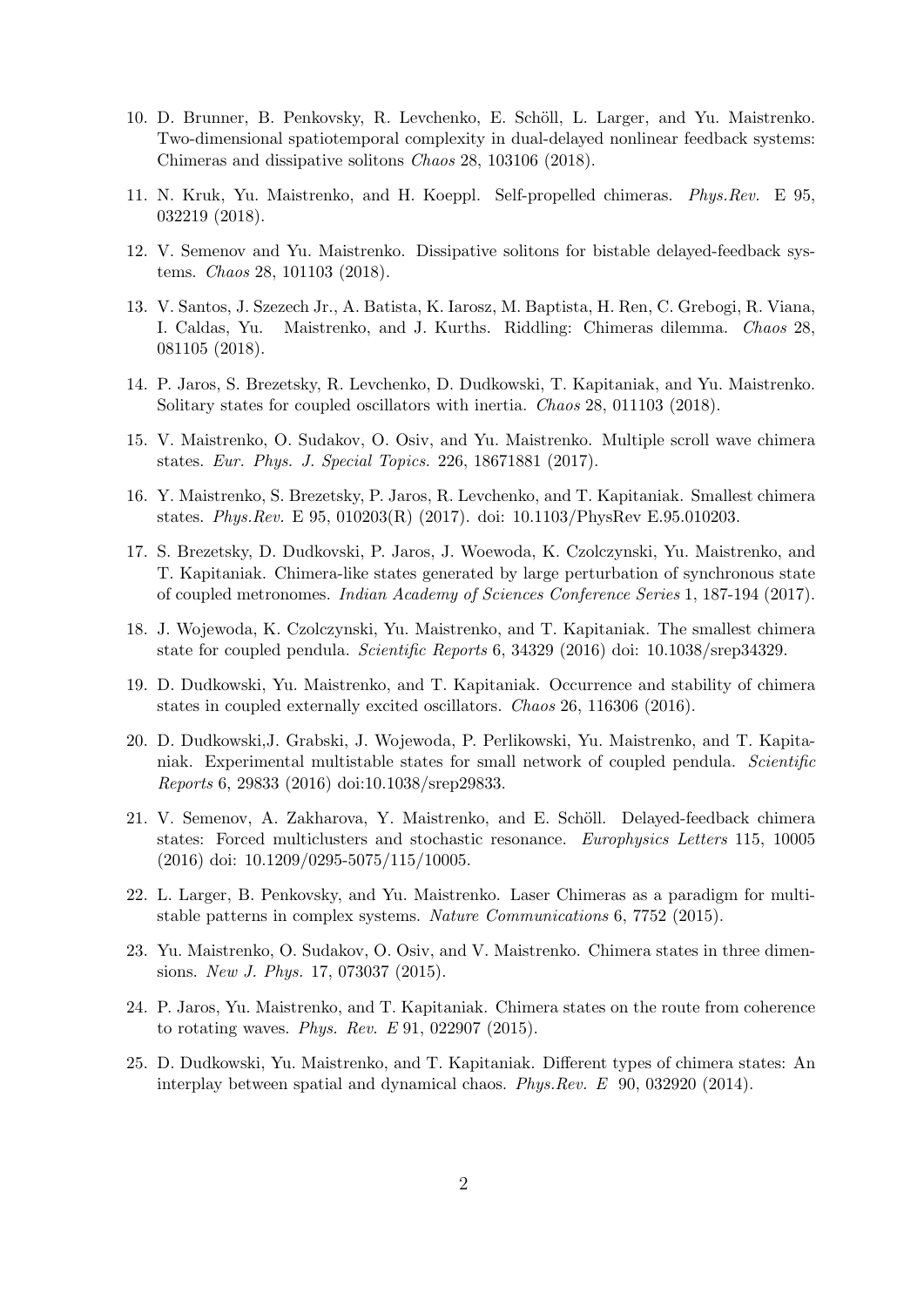- 26. T. Kapitaniak, P. Kuzma, J. Wojewoda, K. Czolczynski, and Yu. Maistrenko. Imperfect chimera states for coupled pendula. Scientific Reports 4, 6379 (2014).
- 27. Yu. Maistrenko, B. Penkovsky, and M. Rosenblum. Solitary state at the edge of synchrony in ensembles with attractive and repulsive interactions. Phys.Rev. E 89, 060901(R) (2014).
- 28. Yu. Maistrenko, A. Vasylenko, O. Sudakov, R. Levchenko, and V. Maistrenko. Cascades of multi-headed chimera states for coupled phase oscillators. Int. J. Bif. and Chaos 24, 1440014 (2014).
- 29. L. Lager, B. Penkovsky, and Yu. Maistrenko. Virtual chimera state for delayed-feedback systems. Phys.Rev.Lett. 111, 054103 (2013).
- 30. V. Dziubak, Yu. Maistrenko, and E. Schöll. Coherent traveling waves in nonlocally coupled chaotic systems. Phys.Rev.E 87, 032907 (2013).
- 31. T. Girnyk, M. Hasler, and Yu. Maistrenko. Multistability of twisted states in non-locally coupled Kuramoto-type models. Chaos 22, 013114 (2012).
- 32. I. Omelchenko, B. Riemenschneider, P. Hövel, Yu. Maistrenko, and E. Schöll. Transition from spatial coherence to incoherence in coupled chaotic systems. Phys. Rev. E. 85, 026212 (2012).
- 33. O. Omel'chenko, M. Wolfrum, S. Yanchuk, Yu. Maistrenko, and O. Sudakov. Stationary patterns of coherence and incoherence in two-dimensional arrays of non-locally coupled phase oscillators Phys.Rev.E 85, 036210 (2012).
- 34. I. Omelchenko, Yu. Maistrenko, P. Hövel, and E. Schöll. Loss of coherence in dynamical networks: spatial chaos and chimera states. Phys.Rev.Lett. 106, 234102 (2011).
- 35. M. Wolfrum, O. Omel'chenko, S. Yanchuk, and Y. Maistrenko. Spectral properties of chimera states. Chaos 21, 013112 (2011).
- 36. O. Omel'chenko, M. Wolfrum, and Yu. Maistrenko. Chimera states as chaotic spatiotemporal patterns. Phys.Rev.E 81, 065201 (R) (2010).
- 37. O. Omel'chenko, Yu. Maistrenko, and P. Tass. Chimera states induced by spatiallymodulated delayed feedback. Phys. Rev. E. 82, 066201 (2010).
- 38. V. Maistrenko, A. Vasylenko, Yu. Maistrenko, and E. Mosekilde. Phase chaos in the discrete Kuramoto model. *Int. J. Bif. and Chaos* 20, 1811-1823 (2010).
- 39. P. Ashwin, O. Burylko, and Yu. Maistrenko. Bifurcation to heteroclinic cycles and sensitivity in three and four coupled phase oscillators. Physica D 237 (2008) 454-466.
- 40. O. Omelchenko, Yu. Maistrenko, and P.A. Tass. Chimera states: the natural link between coherence and incoherence. Phys.Rev.Lett., Vol. 100 (2008), 044105.
- 41. O. Omelchenko, C. Hauptmann, Y. Maistrenko, and P.A. Tass. Collective dynamics of globally coupled phase oscillators under multisite delayed feedback stimulation. Physica D, Vol. 237 (2008), 365-384.
- 42. B. Lysyansky, Yu.L. Maistrenko, and Peter A. Tass. Co-existence of numerous synchronized and desynchronized states in a model of two phase oscillators coupled with delay. Int. Journal of Bif. and Chaos Vol. 18 (2008), 1791-1800.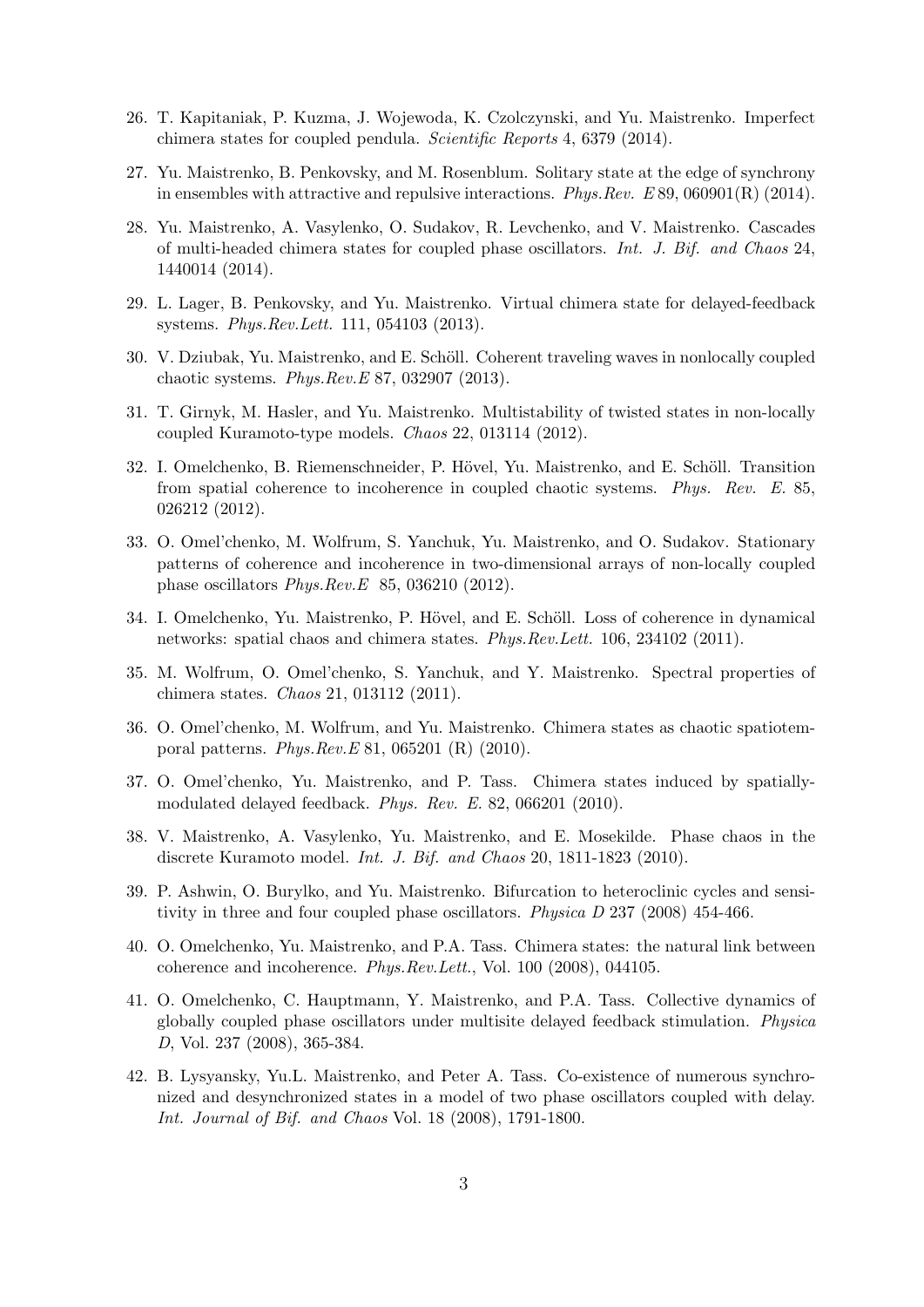- 43. V. Maistrenko, A. Vasylenko, Yu. Maistrenko, and E. Mosekilde. Phase chaos and multistability in the discrete Kuramoto model. *Nonlinear Oscillations*, Vol. 11 (2008), 217-229.
- 44. Yu.L. Maistrenko, B. Lysyansky, C. Hauptmann, O. Burylko, and Peter A. Tass. Multistability in the Kuramoto model with synaptic plasticity. Phys.Rev.E Vol. 75 (2007) (066207).
- 45. C. Hauptmann, O. Omelchenko, Y. Maistrenko, O.V. Popovych, and P.A. Tass. Control of spatially patterned synchrony with multisite delayed feedback. Phys.Rev.E Vol. 76 (2007), (066209).
- 46. A. Politi, F. Ginelli, S. Yanchuk, and Yu. Maistrenko. From synchronization to Lyapunov exponents and back. Physica D, Vol. 224 (2006), 90-101.
- 47. P. Ashwin, O. Burylko, Yu. Maistrenko, and O. Popovych. Extreme sensitivity to detuning for globally coupled phase oscillators. Phys.Rev.Lett., Vol. 96 (2006), 054102(4).
- 48. Yu.L. Maistrenko, O.V. Popovych, and P.A. Tass. Chaotic attractor in the Kuramoto model. Int. Journal of Bif. and Chaos, Vol. 15 (2005), 3457-3466.
- 49. Yu.L. Maistrenko, O.V. Popovych, and P.A. Tass. Desynchronization and chaos in the Kuramoto model. Lecture Notes in Physics, Vol. 671 (2005), 285-306.
- 50. V.L. Maistrenko, Yu.L. Maistrenko, and E. Mosekilde. Chaotic synchronization and antisynchronization in coupled sine maps. Int. Journal of Bif. and Chaos, Vol. 15, No. 7 (2005), 2161-2177.
- 51. O.V. Popovych, Yu.L. Maistrenko, and P.A. Tass. Phase chaos in coupled oscillators. Phys. Rev. E, Vol. 71 (2005), 065201 (4).
- 52. I. Omelchenko, Yu. Maistrenko, E. Mosekilde. Synchronization in ensembles of coupled maps with a major element *Discrete Dynamics in Nature and Society*, 2005:3 (2005) 239-256.
- 53. A. Vasylenko, Yu. Maistrenko, and M. Hasler. Modelling the phase synchronization in systems of two and three coupled oscillators. Nonlinear Oscillations, Vol.7 (2004), 311-327.
- 54. Yu. Maistrenko, O. Popovych, O. Burylko, and P. Tass. Mechanism of desynchronization in the finite-dimensional Kuramoto model. Phys.Rev.Lett., Vol.93, No8 (2004), 084102(4).
- 55. I. Matskiv, Yu. Maistrenko, and E. Mosekilde. Synchronization between interacting ensembles of globally coupled chaotic maps. Physica D, Vol. 199 (2004), 45-60.
- 56. A. Vasylenko, Yu. Maistrenko, O. Feely, and U. Feudel. Mode-locking in quasi-periodically forced system with very small driving frequency. Int. Journal of Bif. and Chaos, Vol. 14, No. 5 (2004), 1643-1654.
- 57. Yu. Maistrenko and A. Panchuk. Clustering zones in the turbulent phase of a system of globally coupled chaotic maps. Chaos, Vol. 13, No. 3 (2003), 990-998.
- 58. V. Maistrenko, Yu. Maistrenko, and E. Mosekilde. Torus breakdown in non-invertible maps. Phys. Rev. E, Vol. 67 (2003), 046215, 1-6.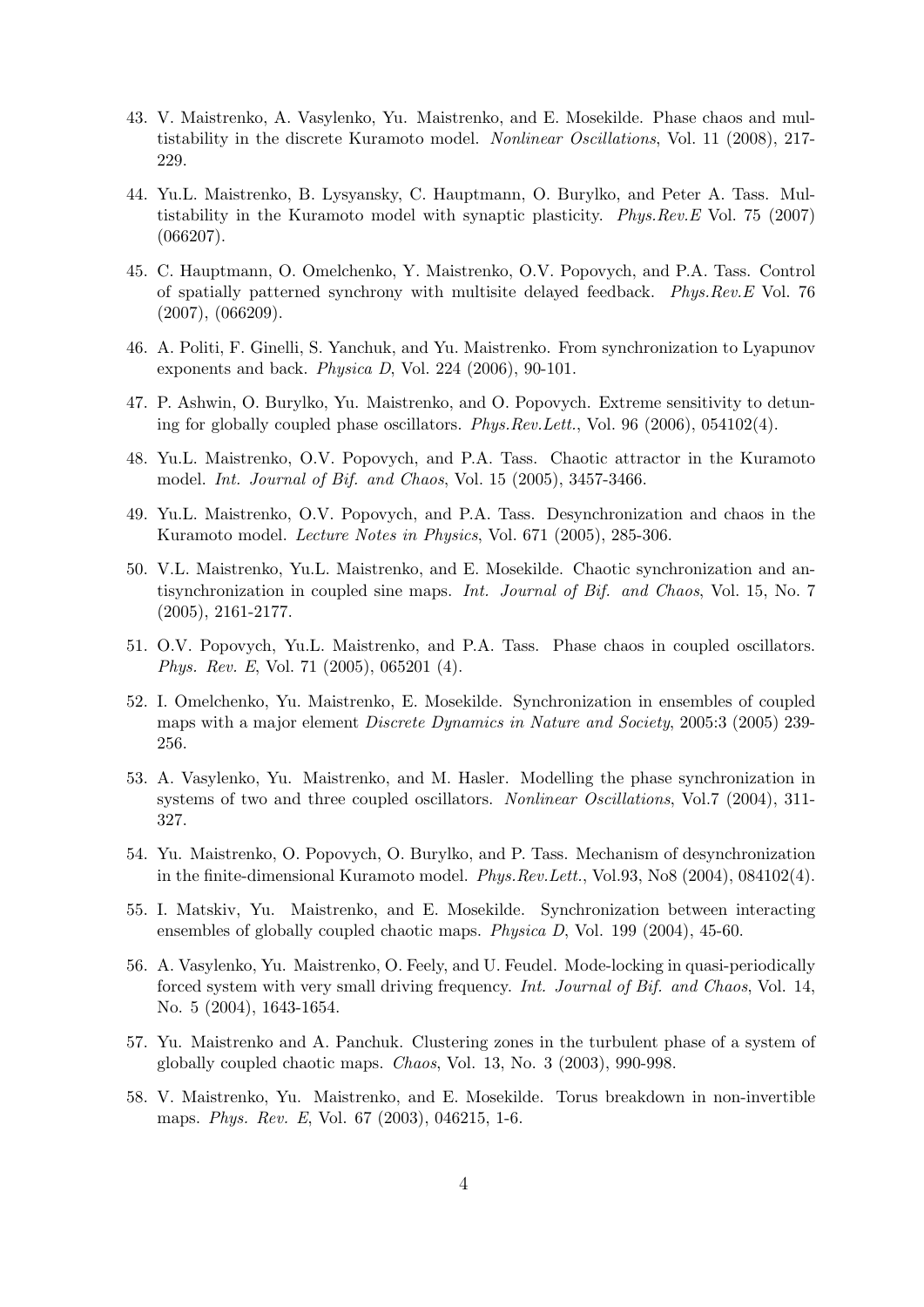- 59. E. Neumann, I. Sushko, Yu. Maistrenko, and U. Feudel. Synchronization and desynchronization under the influence of quasiperiodic forcing. Phys. Rev. E, Vol. 67 (2003), 026202, 1-15.
- 60. S. Yanchuk, Yu. Maistrenko, and E. Mosekilde. Synchronization of time-continuous chaotic oscillators. Chaos, Vol. 13, No. 1 (2003), 388-400.
- 61. A.Panchuk and Yu. Maistrenko. Stability of periodic clusters in globally coupled maps. Nonlinear Oscillations, Vol. 5, No. 3 (2002), 334-345.
- 62. O.Popovych, Yu.Maistrenko, and E.Mosekilde. Role of asymmetric clusters in desynchronization of coherent motion. Phys. Let. A, Vol. 302 (2002) 171-181.
- 63. O.Popovych, A.Pikovsky, and Yu.Maistrenko. Cluster splitting bifurcation in a system of coupled maps. Physica D 168-169 (2002) 106-125.
- 64. E. Mosekilde, B. Lading, S. Yanchuk, and Yu. Maistrenko Bifurcation structure of a model of bursting pancreatic cells BioSystems 63, 3-13 (2001).
- 65. A.Pikovsky, O.Popovych, Yu.L.Maistrenko. Resolving clusters in chaotic ensembles of globally coupled identical oscillators. Phys. Rev. Let., Vol. 87, No. 4 (2001), 044102, 1-4.
- 66. O.Popovych, Yu.L.Maistrenko and E.Mosekilde. Loss of coherence in a system of globally coupled maps. Phys. Rev. E, Vol.64 (2001), 026205, 1-11.
- 67. S. Yanchuk, Yu. Maistrenko, E. Mosekilde Partial synchronization and clustering in a system of diffusively coupled chaotic oscillators Mathematics and Computers in Simulation, 54 (2001), 491-508.
- 68. O.Popovych, Yu.L.Maistrenko, E.Mosekilde, A.Pikovsky and J.Kurths. Transcritical riddling in a system of coupled maps. Phys. Rev. E, Vol.63  $(2001)$ , 036201, 1-15.
- 69. S.Yanchuk, Yu.L.Maistrenko, E.Mosekilde. Loss of synchronisation on coupled Roesler systems. Physica D 154 (2001) 26-42.
- 70. Sh.Yousefi, Yu.Maistrenko, and S.Popovych. Complex dynamics in a simple model of interdependent open economies. Discrete Dynamics in Nature and Society, Vol. 5 (2000), 161-177.
- 71. O.Popovych, Yu.L.Maistrenko, E.Mosekilde, A.Pikovsky and J.Kurths. Transcritical loss of synchronization in coupled chaotic systems. Phys. Let. A, Vol.275 (2000), 401-406.
- 72. T.Kapitaniak, Y.Maistrenko and S.Popovych. On the chaos-hyperchaos transition. Phys. Rev. E, Vol.61 (2000), 1972-1976.
- 73. S. Yanchuk, Yu. Maistrenko, B.Lading and E. Mosekilde. Effect of parameter mismatch on the synchronization of two coupled chaotic oscillators.Int. J. Bif. Chaos, Vol.10, No.10, (2000), 1051-1066.
- 74. A.V. Taborov, Yu.L. Maistrenko and E. Mosekilde. Partial synchronization in a system of coupled logistic maps. Int. J. Bif. Chaos, Vol.10, No.5, (2000), 1051.
- 75. Yu.Maistrenko, O.Popovych and M.Hasler. On strong and weak chaotic partial synchronization, Int. J. Bif. Chaos, Vol.10, No.1, (2000), 179-203.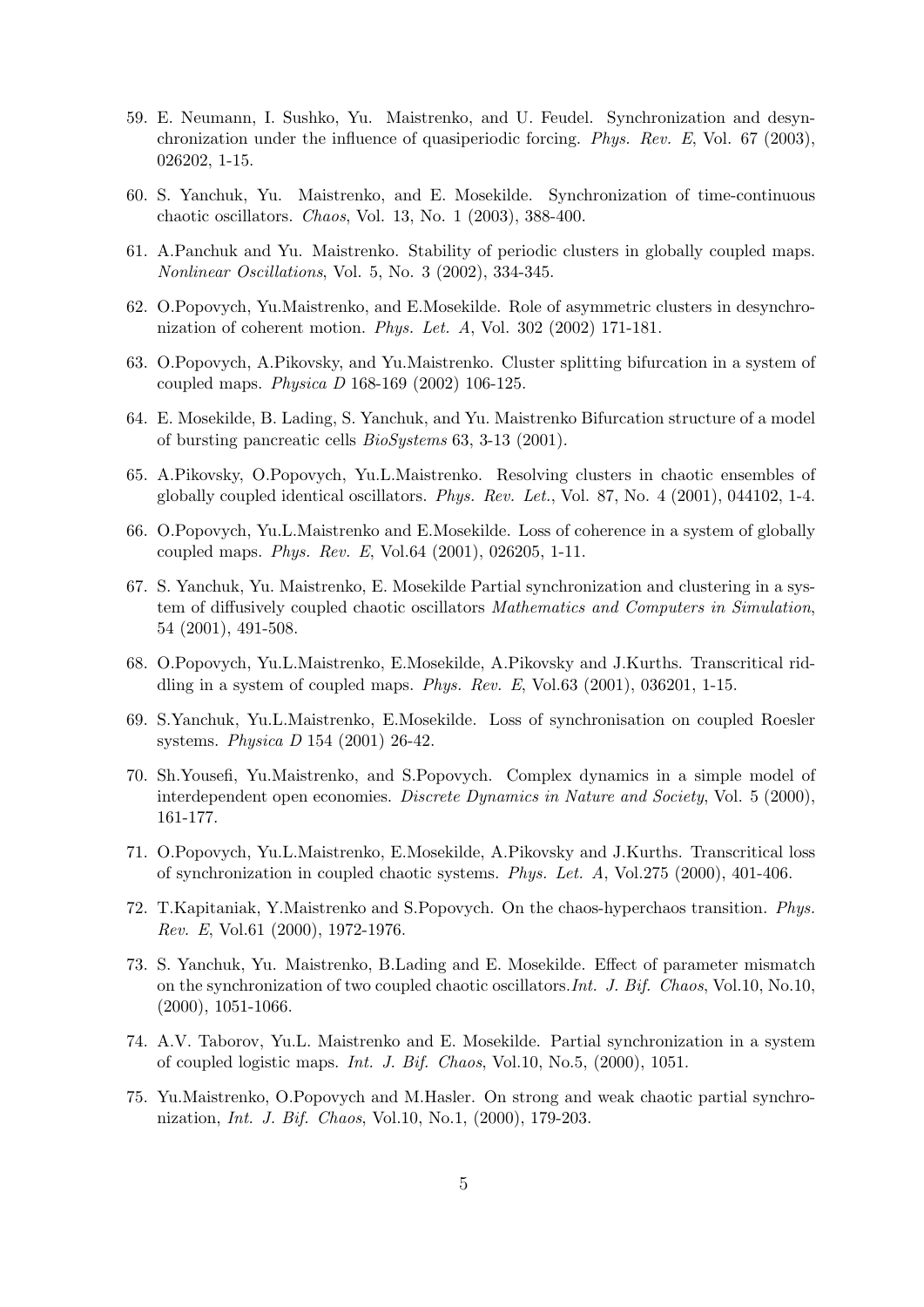- 76. Yu. Maistrenko, V. Maistrenko, O. Popovych and E. Mosekilde. Desynchronization of chaos in coupled logistic maps, Phys. Rev. E, Vol.60, No.3, (1999), 2817-2830.
- 77. T.Kapitaniak and Yu.Maistrenko. Riddling bifurcations in coupled piecewise linear maps, Physica D, Vol.126, (1999), 18-26.
- 78. Yu. Maistrenko, V. Maistrenko, O. Popovych and E. Mosekilde. Unfolding of the riddling bifurcation, Phys. Let. A, Vol.262, (1999), 355-360.
- 79. I.Sushko, Yu.Maistrenko and L.Gardini. On chaotic attractors at the transition from homeomorphism to endomorphism in a family of two-dimensional maps. *Grazer Mathe*matishe Berighte, N 339, (1999), 335-346.
- 80. J.Laugesen, E.Mosekilde, Yu.L.Maistrenko and V.L.Maistrenko. On-off intermittency and riddled basins of attraction in a coupled map system. Adv. Complex Systems, Vol. 1, (1998), 161-180.
- 81. Yu.L.Maistrenko, V.L.Maistrenko, and S.I.Popovych. On "unimodal-bimodal" bifurcation in a family of piecewise linear maps. Nonlinear Oscillations, Kiev, (1998), No 2, pp.29-38.
- 82. Yu.Maistrenko, I.Sushko and L.Gardini. About two mechanisms of reunion of chaotic attractors, Chaos, Soliton and Fractals, Vol.9, No. 8, (1998), 1373-1390.
- 83. T.Kapitaniak and Yu.Maistrenko. Multiple choice bifurcations as a source of unpredictability in dynamical systems,  $Phys. Rev. E$ , Vol. 58, No. 4, (1998), 5161-5163.
- 84. T.Kapitaniak, Yu. Maistrenko, A.Stefanski and J.Brindley. Bifurcations from locally to globally riddled basins, Phys. Rev. E, Vol. 57, No. 6, (1998), R6253-R6256.
- 85. M. Hasler, Yu. Maistrenko and O. Popovych. Simple Example of Partial synchronization of chaotic systems, Phys. Rev. E Vol. 58, No. 5, (1998), 6843-6846.
- 86. Yu. Maistrenko, V. Maistrenko, A. Popovich and E. Mosekilde. Transverse instability and riddled basins on a system of two coupled logistic maps, Phys. Rev. E, Vol. 57, No. 3 (1998), 2713-2724.
- 87. Yu.L.Maistrenko, V.L.Maistrenko, A.Popovich and E.Mosekilde. Role of the absorbing area in chaotic synchronization, Phys. Rev. Let., Vol. 80, No. 8 (1998), 1638-1641.
- 88. M.Manscher, M.Nordahn, E.Mosekilde and Yu.L.Maistrenko. Riddled basins of attraction for synchronized type-I intermittency, Phys. Let. A, 238, (1998), 358-364.
- 89. Yu.L.Maistrenko, V.L.Maistrenko and S.I.Vikul. On period-adding sequences of attracting cycles in piecewise linear maps, Chaos, Solitons and Fractasls, Vol. 9, No. 1/2 (1998), 67-75.
- 90. T. Kapitaniak and Yu. Maistrenko. Chaos synchronization and riddled basins in two coupled one-dimensional maps, Chaos, Solitons and Fractasls, Vol. 9, No. 1/2 (1998), 271-282.
- 91. Y. Maistrenko and T. Kapitaniak and P. Szuminski. Locally and globally riddled basins in two coupled piecewise linear maps, Phys. Rev. E, Vol. 56, No. 6 (1997) 6393-6399.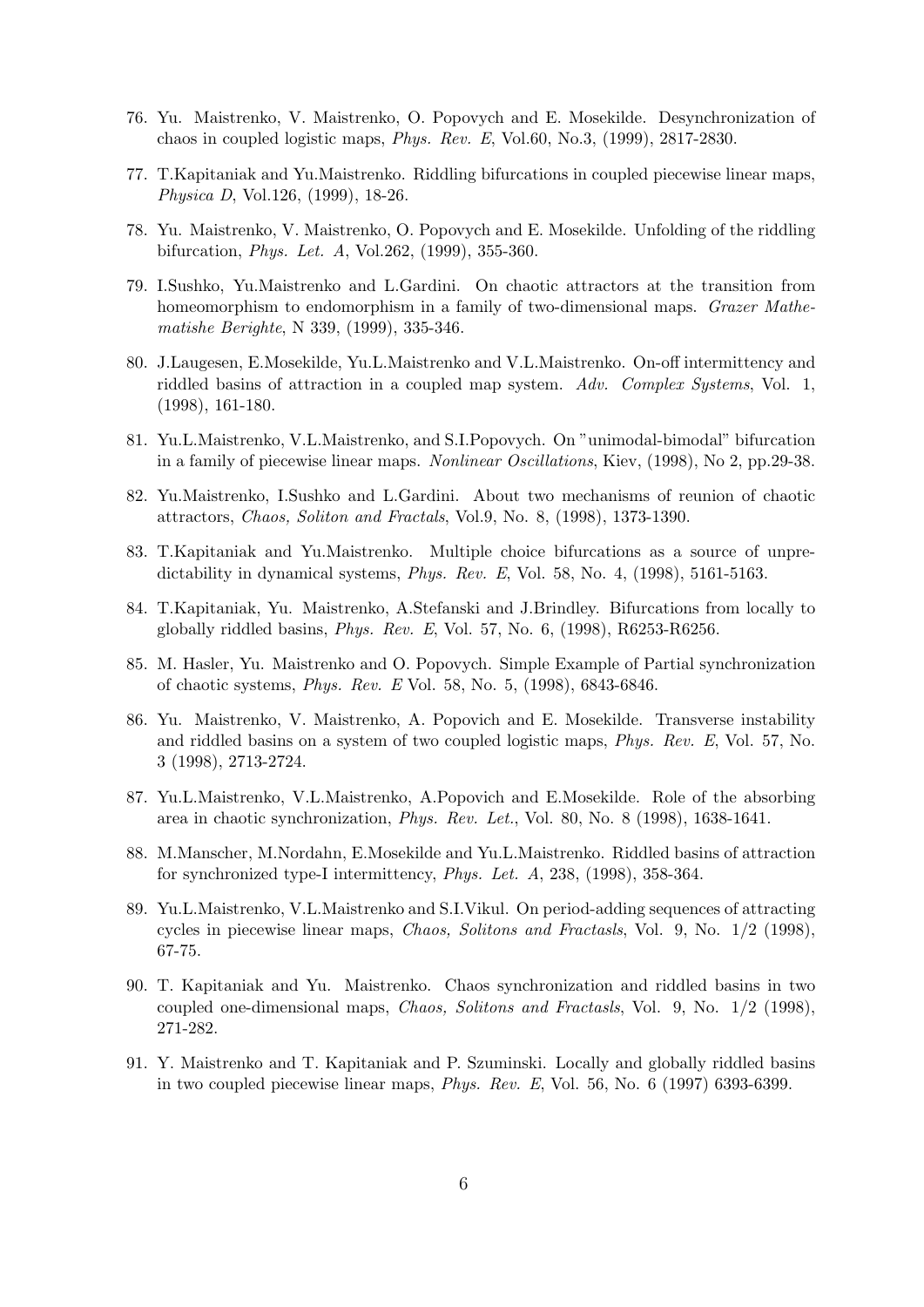- 92. M.Hasler and Yu.Maistrenko. An introduction to the synchronization of chaotic systems: coupled skew tent maps, IEEE Trans. Circuits and Systems -I, Vol. 44, No 10 (1997), 856-866.
- 93. Yu.L.Maistrenko and A.V.Popovich. Existence and stability of periodic solutions of coupled map lattices, Ukr. Math. J., Vol. 49, No. 7 (1997), 943-951.
- 94. Y. Maistrenko and T. Kapitaniak. Different types of chaos synchronization in two coupled pisewise linear maps, Phys. Rev. E, vol.54 (1996), 3285-3292.
- 95. Yu.L.Maistrenko & I.M.Sushko. Bifurcation phenomena for two-dimensional piecewise linear maps", J. Tech. Phys., Vol. 37, No. 3-4 (1996), 371-378.
- 96. Yu.L.Maistrenko, V.L.Maistrenko & S.I.Vikul. Bifurcations of attracting cycles of piecewise linear interval maps, J. Tech. Phys., Vol. 37, No. 3-4 (1996), 367-370.
- 97. Ch.Mira, Ch. Rauzy, Yu.L.Maistrenko, & I.M.Sushko. Some properties of a two-dimensional piecewise-linear noninvertible map, Int. J. Bifurcation and Chaos, Vol. 6, No. 12A (1996), 2299-2319.
- 98. Yu.L.Maistrenko, V.L.Maistrenko, S.I.Vikul, L.O.Chua. Bifurcations of Attracting Cycles from Time-Delayed Chus's Circuit. Int. J. Bifurcation and Chaos, Vol. 5, No. 3 (1995), 653-671.
- 99. V.Maistrenko, Yu.Maistrenko, I.Sushko. Order for the appearance of attractors in families of piecewise linear maps. Chaos and Nonlinear Mechanics, Series B, vol. 7, World Scientific, 1995.
- 100. V.Maistrenko, Yu.Maistrenko, I.Sushko. Bifurcation phenomena in generators with delay lines. J. Radiotechnika i electronika, Vol. 39, No 8-9 (1994), 1367-1380.
- 101. V.L.Maistrenko, Yu.L.Maistrenko, I.M.Sushko. Noninvertable two-dimensional maps arising in radiophisics, Int. J. Bifurcation and Chaos, Vol. 4, No. 2, (1994) 383-400.
- 102. Yu.L.Maistrenko, V.L.Maistrenko, L.O.Chua. Cycles of chaotic intervals in a time-delayed Chua's Circuits, Int. J. Bifurcation and Chaos, Vol. 3, No. 6 (1993) 1557-1572.
- 103. A.N.Sharkovsky, Yu.L.Maistrenko, Ph.Deregel, L.O.Chua. Dry turbulence from a timedelayed Chua's circuit, Journal of Circuits, Systems and Computers, Vol. 3, No. 2 (1993) 645-668.
- 104. K.A.Lukin, Yu.L.Maistrenko, A.N.Sharkovsky, V.P.Shestopalov. Difference equations method in resonator problem with nonlinear reflection. Doklady Acad. Sci. USSR, v.309 (1989), No.2, pp.327-331 (Russian).
- 105. Yu.L.Maistrenko. Non-compact iterative consequences preservation under perturbations of some nonlinear operators. Ukr. Mat. Journ. v.41 (1989), No.7, pp.911-917 (Russian).
- 106. A.N.Sharkovsky, Yu.L.Maistrenko, E.Yu.Romanenko. Asymptotical periodicity for the solutions of the difference equations with continuous time. Ukrain. Mat. Jorn. v.39 (1987), No. 1, pp. 123-129 (Russian).
- 107. A.F.Ivanov, Yu.L.Maistrenko, A.N.Sharkovsky. Relaxation oscillations in the solutions of difference equations. Uspekhi Mat. Nauk, 1985, vol. 40, No. 5 (Russian).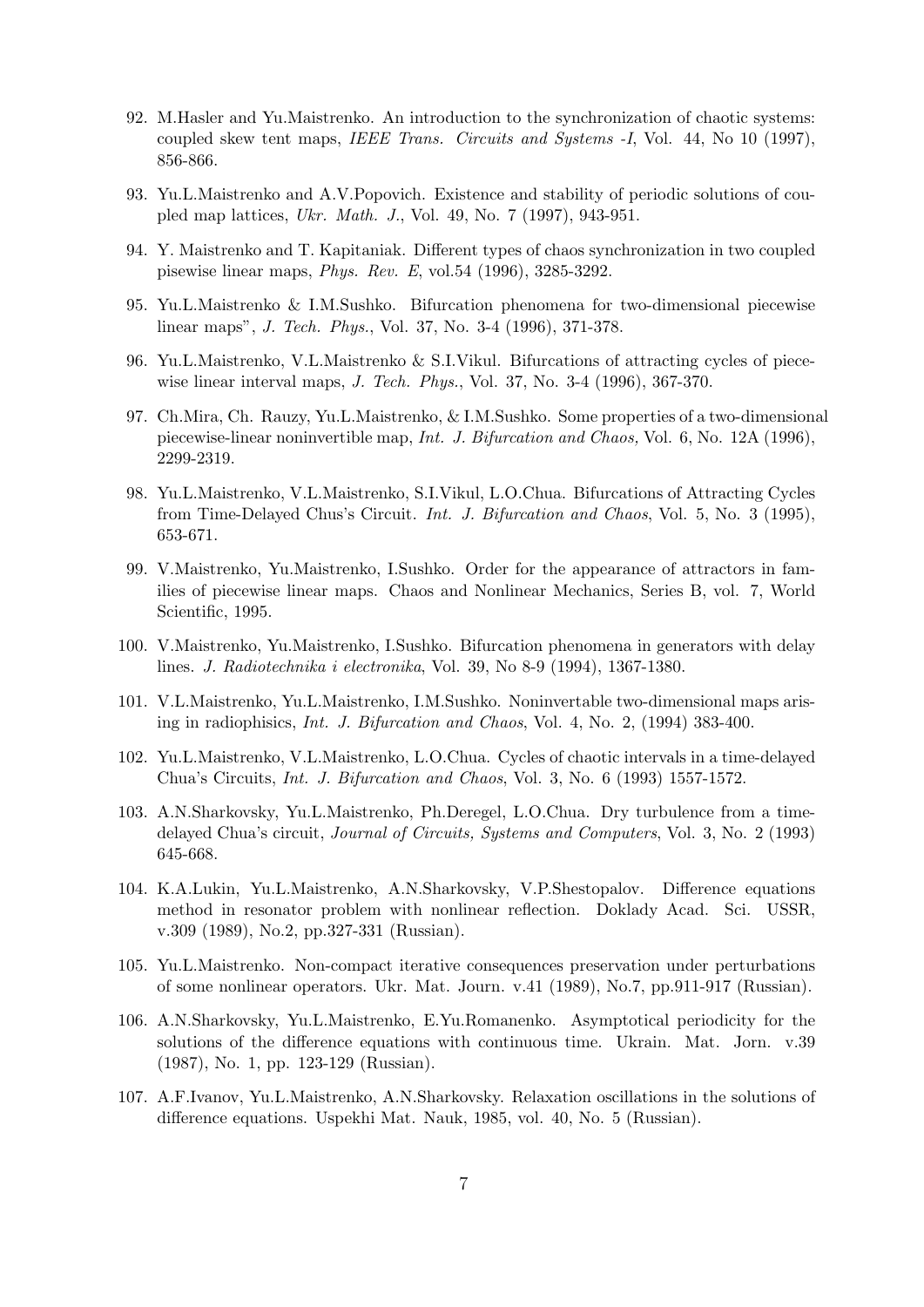- 108. S.Ya.Aliev, Yu.L.Maistrenko. Global smooth solvability of nonlinear boundary value problem for a quasilinear hyperbolic system. Ukr. Mathem. Journ., 1984, vol. 36, No. 4, 6 p. (Russian).
- 109. A.N.Sharkovsky, Yu.L.Maistrenko, I.B.Krasnuk. Nonlinear boundary value problems for one-dimensional hyperbolic systems: asymptotically discontinuous solutions and their bifurcations. Doklady Acad. Sci. Ukr.SSR, ser. A, 1984, No. 12, 5 p. (Russian).
- 110. A.N.Sharkovsky, Yu.L.Maistrenko. Asymptotical behavior of solutions of the nonlinear boundary value problem for hyperbolic type systems. Uspekhi Matem. Nauk, 1983, vol. 38, No. 5 ( Russian).
- 111. A.N.Sharkovsky, Yu.L.Maistrenko, E.Yu.Romanenko. Asymptotical behavior of solutions of the differential-difference equations close to difference equations. Uspekhi Matem. Nauk, 1981, vol. 36, No. 4, 1 p. (Russian).
- 112. A.N.Sharkovsky, Yu.L.Maistrenko, E.Yu.Romanenko. Asymptotically periodic solutions of some class of differential-difference equations. Doklady Acad. Sci. Ukr.SSR, ser. A, 1981, No. 7, 4 p. (Russian).
- 113. Yu.L.Maistrenko. On asymptotically periodic solutions of the differential difference equations. Ukr. Math. Journ., 1981, 33, No. 1, 5 p. (Russian).

#### Proceedings, book chapters others

- 114. R. Levchenko, O. Sudakov, and Yu. Maistrenko. Parallel software for modeling complex dynamics of large neuronal networks. Proc. 17th Int. Workshop on Nonlinear Dynamics of Electronic Systems, June 2009, Rapperswille, Switzerland, pp. 34-37.
- 115. A. Vasylenko, V. Maistrenko, and Yu. Maistrenko. Impact of discreteness on hyperchaos in the Kuramoto model. Proc. 17th Int. Workshop on Nonlinear Dynamics of Electronic Systems, June 2009, Rapperswil, Switzerland, pp. 74-77.
- 116. Yu. Maistrenko, O. Sudakov, and R. Levchenko. Parallel software for nonlinear dynamics and information processing in large neuronal networks of the brain. *Proceedings of the* 3rd Vogt-Brodmann Symposium, December 2009, Juelich, Germany.
- 117. Yu. Maistrenko, O. Popovych, and S. Yanchuk. Synchronization and clustering in ensembles of coupled chaotic oscillators. In: Synchronization: Theory and Application, A.Pikovsky and Yu.Maistrenko (Eds.), Series II: Mathematics. Physics and Chemistry - Vol. 109, Kluwer Academic Publishers (2003), 101-138.
- 118. A. Panchuk, Yu. Maistrenko, and M. Hasler. Clustering in the turbulent phase. Proceedings of the Specialist Workshop on Nonlinear Dynamics of Electronic Systems (NDES'2003), Scoul, Switzerland, May 18-23, 2003.
- 119. I. Matskiv and Yu. Maistrenko. Synchronization and clustering among two interacting ensembles of globally coupled chaotic oscillators. Proceedings of the Specialist Workshop on Nonlinear Dynamics of Electronic Systems (NDES'2003), Scoul, Switzerland, May 18-23, 2003.
- 120. V. Maistrenko, Yu. Maistrenko, and E. Mosekilde. Through cusp and loop tori to chaos in non-invertible maps. Proceedings of the Specialist Workshop on Nonlinear Dynamics of Electronic Systems (NDES'2003), Scoul, Switzerland, May 18-23, 2003.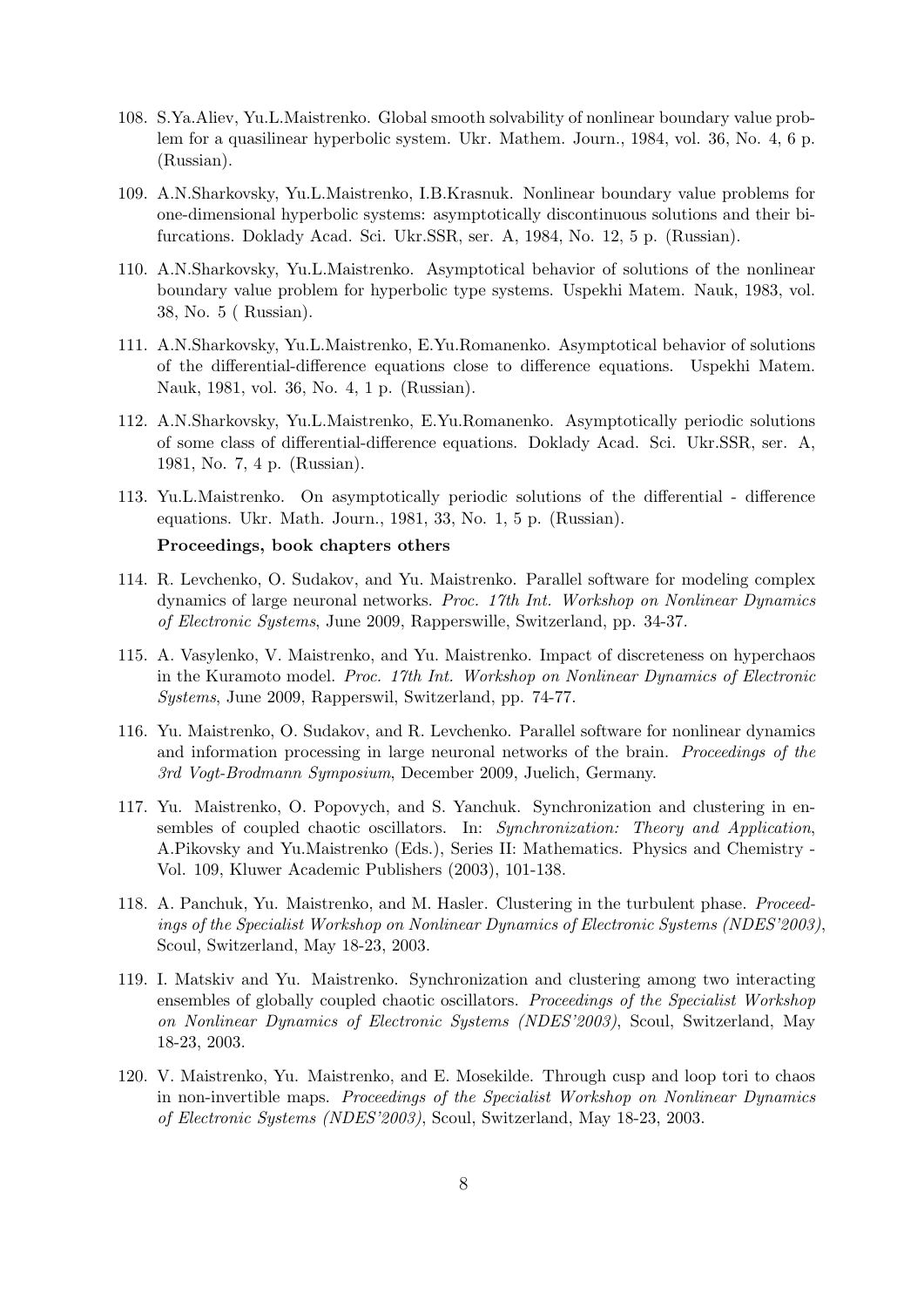- 121. O.Popovych, Yu.Maistrenko, and A.Pikovsky. Cluster adding via transverse period doubling. In: Proc. of the 10th International Specialistic Workshop NDES' Izmir, Turkey (2002).
- 122. O.Popovych, Yu.Maistrenko, and E.Mosekilde. Cluster formation and cluster splitting in a system of globally coupled maps. In: Emergent Nature, M.M.Novak (ed.), World Scientific (2002), 325-334.
- 123. S.Yanchuk, Y.Maistrenko and E.Mosekilde. Synchronization of coupled chaotic systems. Proceedings of the Workshop Characterization of Manufacturing Processes: Synergetics and Data Processing methods Ljubljana, May 25-26, (2000), 89-100.
- 124. B.Lading, E.Mosekilde, S.Yanchuk And Y.Maistrenko. Chaotic synchronization in system of two coupled β-cells, Stochastic and Chaotic Dynamics in the Lakes: STOCHAOS, American Institute of Physics, (2000), 209-214.
- 125. Yu. Maistrenko and O. Popovych. Necessary conditions for chaotic partial synchronization, in Nonlinear Boundary Problems of Mathematical Physics and its Applications, Inst. of Mathematics, NAS of Ukraine, Kiev, 144-147, 1998.
- 126. M. Hasler, Yu. Maistrenko and O. Popovych. Partial synchronization in coupled map systems, Proceedings of 1998 International Symposium on Nonlinear Theorey and its Applications (NOLTA'98), Crans-Montana, Switzerland, September 14-17, 1998.
- 127. M.Hasler, Yu.Maistrenko and O.Popovych. An example of partial synchronization, Proceedings of the 6th International Specialist Workshop on Nonlinear Dynamics of Electronic Systems (NDES'98), Budapest, Hungary, 16-18 July 1998.
- 128. Yu. Maistrenko and T. Kapitaniak. Riddled basins in chaos synchronization systems. Proc. of NDES'97, Moscow, June 26-27, 1997, 24-33.
- 129. Yu.L. Maistrenko. Regular and chaotic dynamics of piecewise linear models. Proc. of Atti Del Ventesimo Convegno Annuale A.M.A.S.E.S., Urbino, September 5-7, 1996, 21-23.
- 130. Yu.L.Maistrenko, V.L.Maistrenko & S.I.Vikul. Regions of Synchronization in One-Dimensional Piecewise Linear Maps. Proc. of International Symposium SCS'95, Iasi, Romania, 1995, 311-315.
- 131. Yu.L.Maistrenko, I.M.Sushko. Bifurcation Phenomena in Autooscillation Systems with Delay Leading to Two-Dimensional Piecewise Linear Maps. Proc. of Workshop NDES-95, Dublin, Ireland, 1995, 83-87.
- 132. Yu.L.Maistrenko. Models Leading to Noninvertible Maps in Electrical Engineering and Electronics. Proc. of Workshop NDES-95, Dublin, Ireland, 1995, 13-24.
- 133. S.I.Vikul, V.L.Maistrenko, Yu.L.Maistrenko. Bifurcations of attractors in one-dimensional of piecewise linear maps. Abstracts of School-Conference DEBC-94, Institute of Mathematics, Academy of Science of Ukraine, Kiev, 1994, p.109.
- 134. Yu.L.Maistrenko. Piecewise linear endomorphisms: attractors and their bifurcations. Abstracts of School-Conference DEBC-94, Institute of Mathematics, Academy of Science of Ukraine, Kiev, 1994, p.65.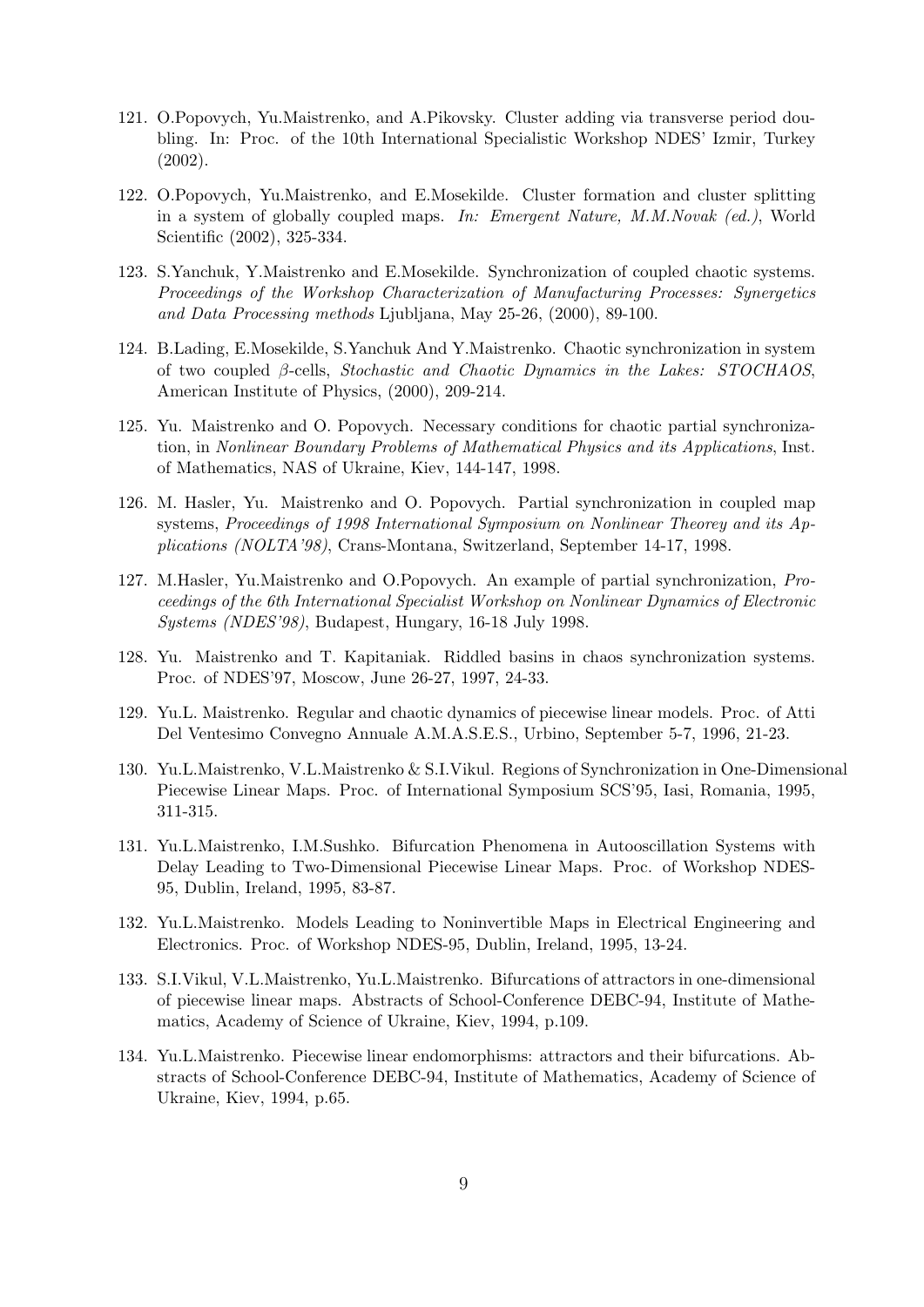- 135. V.L.Maistrenko, Yu.L.Maistrenko, I.M.Sushko. Period adding phenomenon in piecewise linear endomorphisms arising from electronic systems. Proc. of Workshop NDES-94, Krakow, Poland, 1994, 39-44.
- 136. Yu.L.Maistrenko, V.L.Maistrenko, I.M.Sushko. Attractors of Piecewise Linear Maps of Straight Line and Plane. - Preprint of the Institute of Mathematics of the Academy of Sciences of Ukraine, 1992, 55 p.
- 137. Yu.L.Maistrenko, I.I.Stukanev. First boundary value problem for Burgers equation. In a book: "Dynamical systems and nonlinear phenomena", Kiev, Ins. Mat. Ukr. Acad. Sci., 1990, pp.26-38 (Russian).
- 138. K.A.Lukin, Yu.L.Maistrenko, A.N.Sharkovsky, V.P.Shestopalov. Nonlinear difference equations with two argument deviations in the electrodynamics problems. Proc. IV Int. Workshop on Nonlinear and Turb. Processes in Phys., Kiev, Naukova Dumka, 1989, v.1, pp.139-142.
- 139. Yu.L.Maistrenko. Uniformly continuous solutions of difference equations with continuous time. In a book: "Dynamical systems and ergodic theory". Banach Center Publications. v.23. PWN-Polish Scient. Publ. Warszawa, 1989, pp.443-446.
- 140. A.G.Bakhursky, Yu.L.Maistrenko. Stability of the solutions of one-dimensional hyperbolic systems with nonlinear boundary value conditions of special type. Preprint No.88.70. Inst. Mat. Acad. Sci. Ukr.SSR, Kiev, 1988, 47 p. (Russian).
- 141. A.G.Bakhursky, Yu.L.Maistrenko. Asymptotical periodicity for the solutions of some initial-boundary problem with nonlinearity inside domain. Preprint No.88.16. Inst. Mat. Acad. Sci. Ukr.SSR, Kiev, 1988, 46 p. (Russian).
- 142. A.N.Sharkovsky, Yu.L.Maistrenko, E.Yu.Romanenko. Attractors of difference equations and turbulence. Proc. Int. Workshop on Plasma Theory and Nonlin. and Turb. Processes in Physics, v.1 World Scintific. Singapore, 1988, pp. 520-536.
- 143. K.A.Lukin, Yu.L.Maistrenko, A.N.Sharkovsky, V.P.Shestopalov. One-dimensional initialboundary value problems of electrodynamics with nonlinear boundary conditions. Preprint No.87.39 Inst. Mat. Acad. Sci. Ukr.SSR, Kiev, 1987, 28 p. (Russian).
- 144. A.N.Sharkovsky, Yu.L.Maistrenko. Difference equations with continuous time as mathematical models of the structure emergence. Proc. Int. Workshop "Dynamical Systems and Environmental Models". Academie-Verlag. Berlin, 1987, pp. 40-49.
- 145. Yu.L.Maistrenko, E.Yu.Romanenko, A.N.Sharkovsky. "Dry Turbulence" In a book: "Mathematical mechanisms of turbulence". Inst. Mat. Acad. Sci. Ukr.SSR, Kiev, 1986, pp. 74-91 (Russian).
- 146. Yu.L.Maistrenko. Chaos in simple hyperbolic systems. Proc. Int. Workshop on Nonlinear and Turbulent Processes in Physics (Kiev, 1983), V. 3, Kiev, Naukova Dumka, 1986, 5 p.
- 147. Yu.L.Maistrenko. Asymptotical dispontinuous solutions of hyperbolis type systems with nonlinear boundary conditions. In a book: "Investigations on theoretical and applied problems of mathematics", Kiev, Ins. Math. Acad. Sci. Ukr.SSR, 1986 (Russian).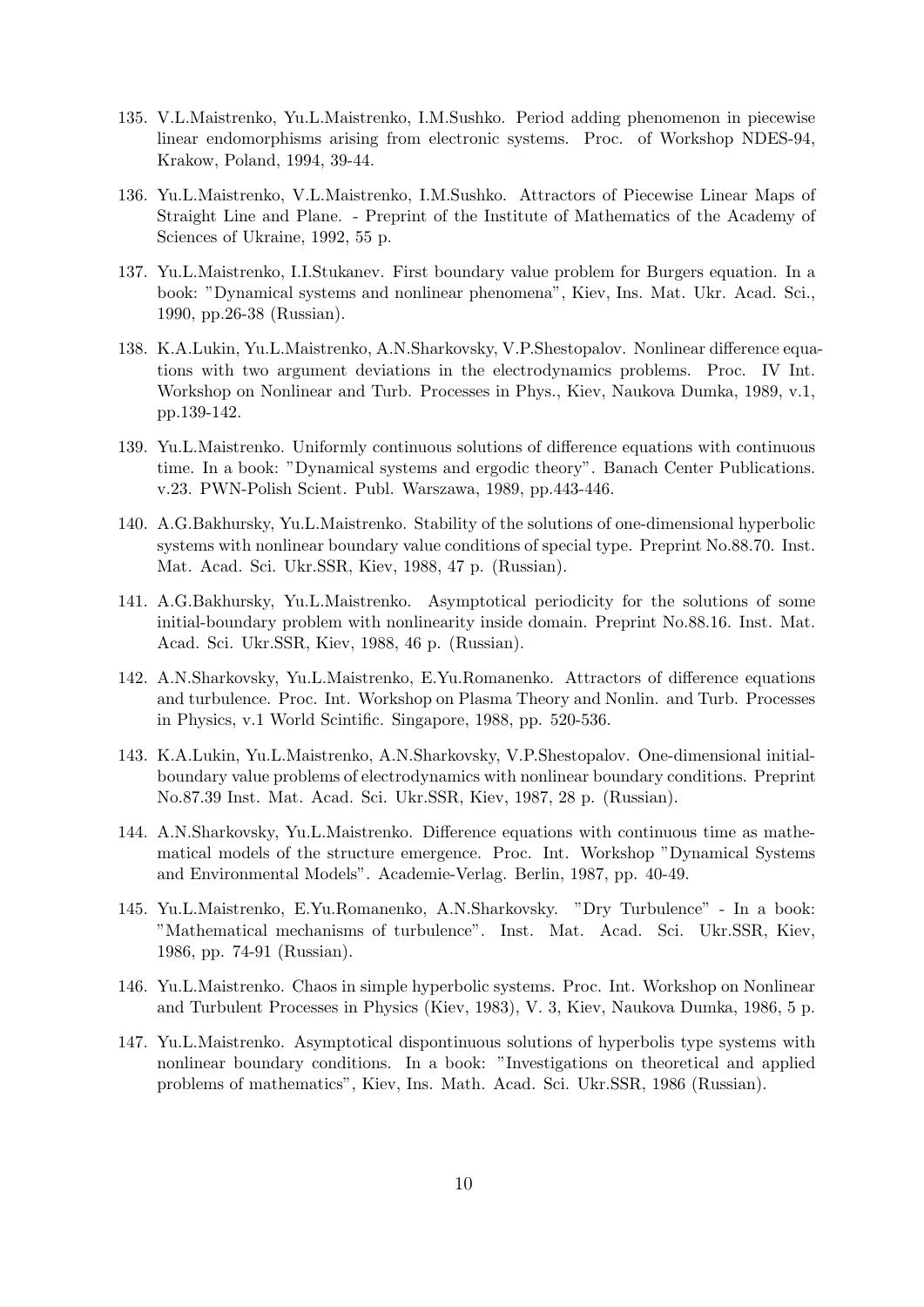- 148. S.Ya.Aliev, Yu.L.Maistrenko. Chaotization of the solutions of some differential-difference equation. In a book: "Differential-functional equations and their applications", Kiev, Ins. Math. Acad. Sci. Ukr.SSR, 1985, 9 p. (Russian).
- 149. Yu.L.Maistrenko, A.N.Sharkovsky. Turbulence and simple hyperbolic systems. Mathematical Analysis. Band 79. - Teubner-Texte zur Mathematik. Leipzig, 1985, 16 p.
- 150. A.N.Sharkovsky, Yu.L.Maistrenko, E.Yu.Romanenko. "Dry" turbulence. II All-Union Conf. "Lavrent'ev's reading on mathematics, mechanics and physics". Abstracts. Kiev, Ins. Math. Acad. Sci. Ukr.SSR, 1985, 3 p. (Russian).
- 151. Yu.L.Maistrenko. On reduction of the nonlinear boundary value problems for hyperbolic systems to the systems of difference and differential-differnce equations. In a book: "Differential-difference equations and problems of mathematical physics", Kiev, Ins. Math. Acad. Sci. Ukr.SSR, 1984, 20 p. (Russian).
- 152. Yu.L.Maistrenko. Oscillating solutions of differential-difference equations close to completely integrable. IX Int. Confer. on Nonlinear Oscillations (Kiev, 1981), Vol. 2, Qualitative methods of the theory of nonlinear oscillations. Kiev, Naukova Dumka, 1984, 4 p. (Russian).
- 153. S.Ya.Aliev, A.F.Ivanov, Yu.L.Maistrenko, A.N.Sharkovsky. Singular perturbations of difference equations with continuous time. Preprint of Ins. Math. Acad. Sci. Ukr.SSR, 1984, No. 84.33, 41 p. (Russian).
- 154. Yu.L.Maistrenko. Chaos in simple hyperbolic systems. Nonlinear and turbulent process in phys. Proc. Conf. (Kiev, 1983), Gordon and Breach, 1984, Vol. 3, 6 p.
- 155. Yu.L.Maistrenko, A.N.Sharkovsky. Turbulence and simple hyperbolic systems. Preprint of Ins. Math. Acad. Sci. Ukr.SSR, 1984, No. 84.2, 23 p. (Russian).
- 156. I.B.Krasnuk, Yu.L.Maistrenko. Stability and asymptotical periodicity of solutions of the mixed boundary value problem for the hyperbolic type systems. In a book: "Approximate and qualitative methods of investigations of the differential and functional-differential equations", Kiev, Inst. Math. Acad. Sci. Ukr.SSR, 1983 (Russian).
- 157. A.N.Sharkovsky, Yu.L.Maistrenko, E.Yu.Romanenko. Asymptotically periodic solutions of the differential-difference equations of neutral type. Proc. of II Conf. on Differential Equations and Applications (Ruse, 1981), Bulgarian, 1982.
- 158. A.N.Sharkovsky, Yu.L.Maistrenko, E.Yu.Romanenko. Integro difference equations and dynamics of populations. In a book: "Differential equations and their applications", Vil'nus, Ins. Math. and Cybernet. Acad. Sci. Lit.SSR, 1981, vol. 29, 8 p. (Russian).
- 159. Yu.L.Maistrenko. Theorem about invariance of asymptotically periodic solutions for differential - difference equations close to completely integrable. In a book: "Investigation of differential and differential-difference equations", Inst. of Math. Acad. of Sci. Ukr.SSR, Kiev, 1980, 31 p. (Russian).
- 160. Yu.L.Maistrenko, E.Yu.Romanenko, A.N.Sharkovsky. On qualitative behavior of solutions of quasilinear differential-functional equations. In a book: "Investigation of differential and differential-difference equations", Inst. of Math. Acad. of Sci. Ukr.SSR, Kiev, 1980, 12 p. (Russian).